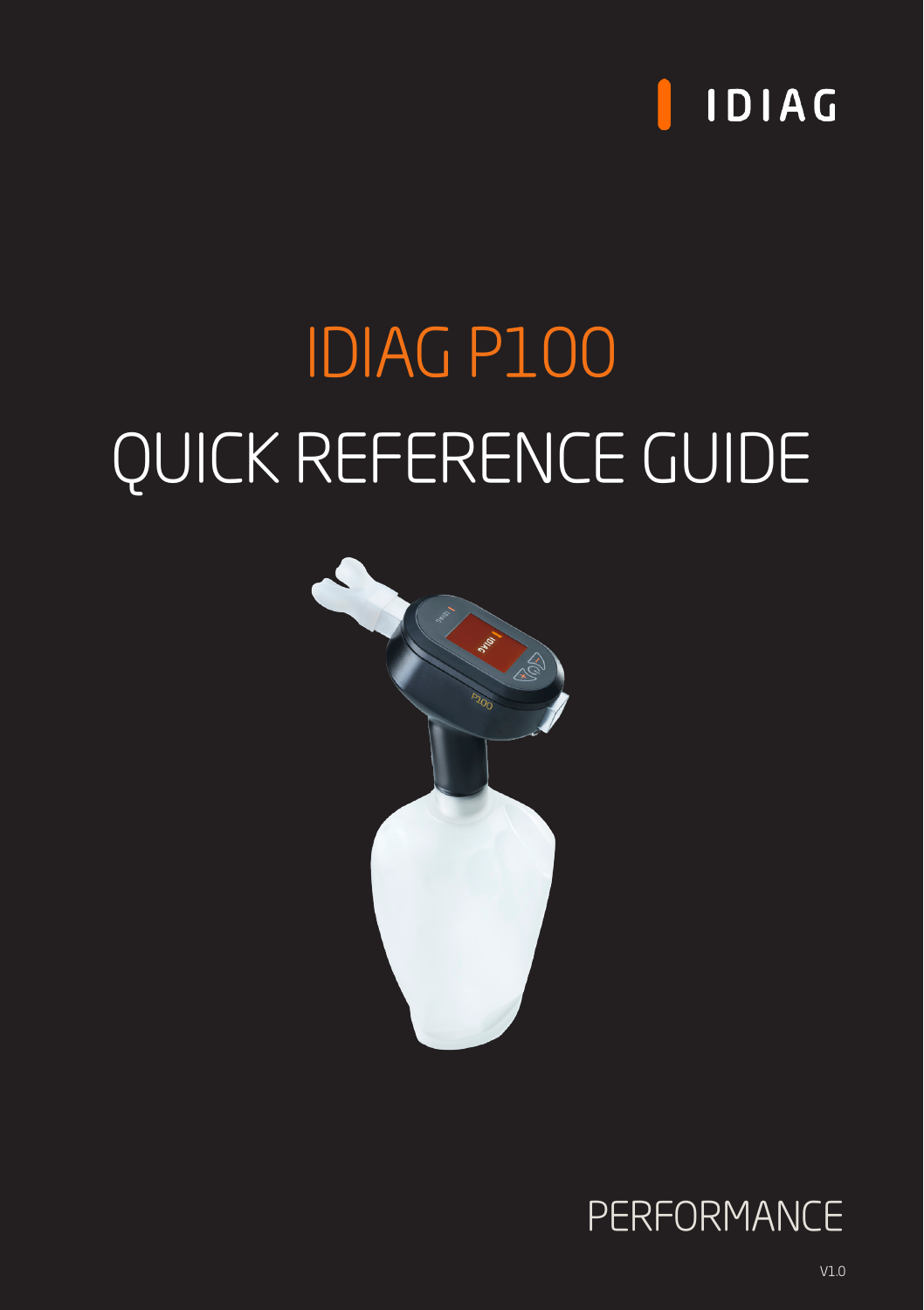# 1. BEFORE OPERATIONS

#### Before first use

- 1. Fully charge the battery.
- 2. Clean and disinfect the air guiding parts (air guide  $\frac{3}{2}$ , mouthpiece  $\frac{6}{2}$  and breathing bag 5) in accordance with the instructions in Chapter 5. On delivery, the air guide  $\overline{3}$  is placed inside the device. Open the device by pulling the opening aid on the detachable module 2.

## Assembly

- 1. Place all parts on a table as illustrated below.
- 2. Insert the battery 1 into the detachable module  $\frac{2}{5}$  (see illustration on page 3).
- 3. Insert the air guide  $\overline{3}$  into the base module 4. Ensure the air guide is properly inserted into the base module by pressing it into place.
- 4. Close the Idiag P100 by assembling the base module 4 with the inserted air guide  $\overline{3}$  and the detachable module  $\overline{2}$  with the inserted battery 1. To do this, place the detachable module  $2$  at a 45-degree angle, flush to the base module  $4$ and bring the two halves of the grip together (see illustration on page 3). Once it has been correctly assembled, the unit will beep.
- 5. Screw the breathing bag  $5$  at the bottom of the grip to the air guide  $3$  of the Idiag P100.
- 6. Adjust the breathing bag 5 to match your breathing capacity (see table on page 11).
- 7. Push the mouthpiece  $6$  over the front end of the air guide  $3$  (see illustration on page 3).
- 8. If required, clip the hand loops 7 to the silver pins on the front and rear of the base module 4.

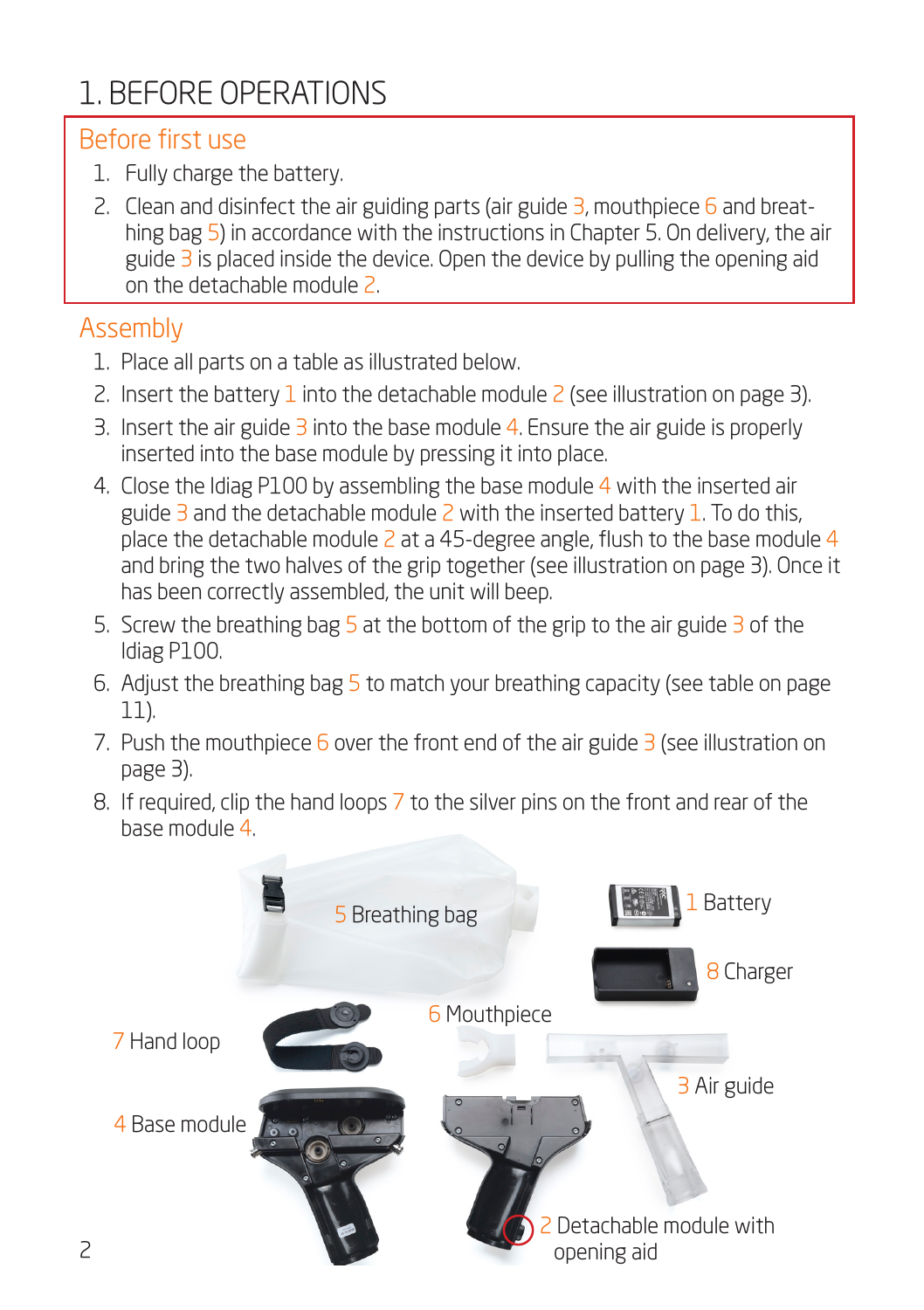# Charging, installing and removing the battery

#### Charging the battery

Only use the supplied charger to charge the battery. Only use the battery supplied with the Idiag P100.

#### **Procedure**

Open the Idiag P100 and install the battery 1, as shown below, with the contacts facing the top. Before closing, carefully check that the battery 1 is installed in the correct position.

Remove the battery  $1$  from the detachable module  $2$  if the device will not be used for a longer period (several days or weeks).





#### **Warnings**

• The battery contains corrosive fluid. Should it leak, avoid contact with the skin, eyes and mouth. Rinse affected skin areas with water for around 15 minutes and seek medical attention. Do not inhale vapours or smoke.



#### Instructional videos

At [www.idiag.ch/idiag-p100-training](https://www.idiag.ch/idiag-p100-training/) you will also find instructional videos which will help ease you into training.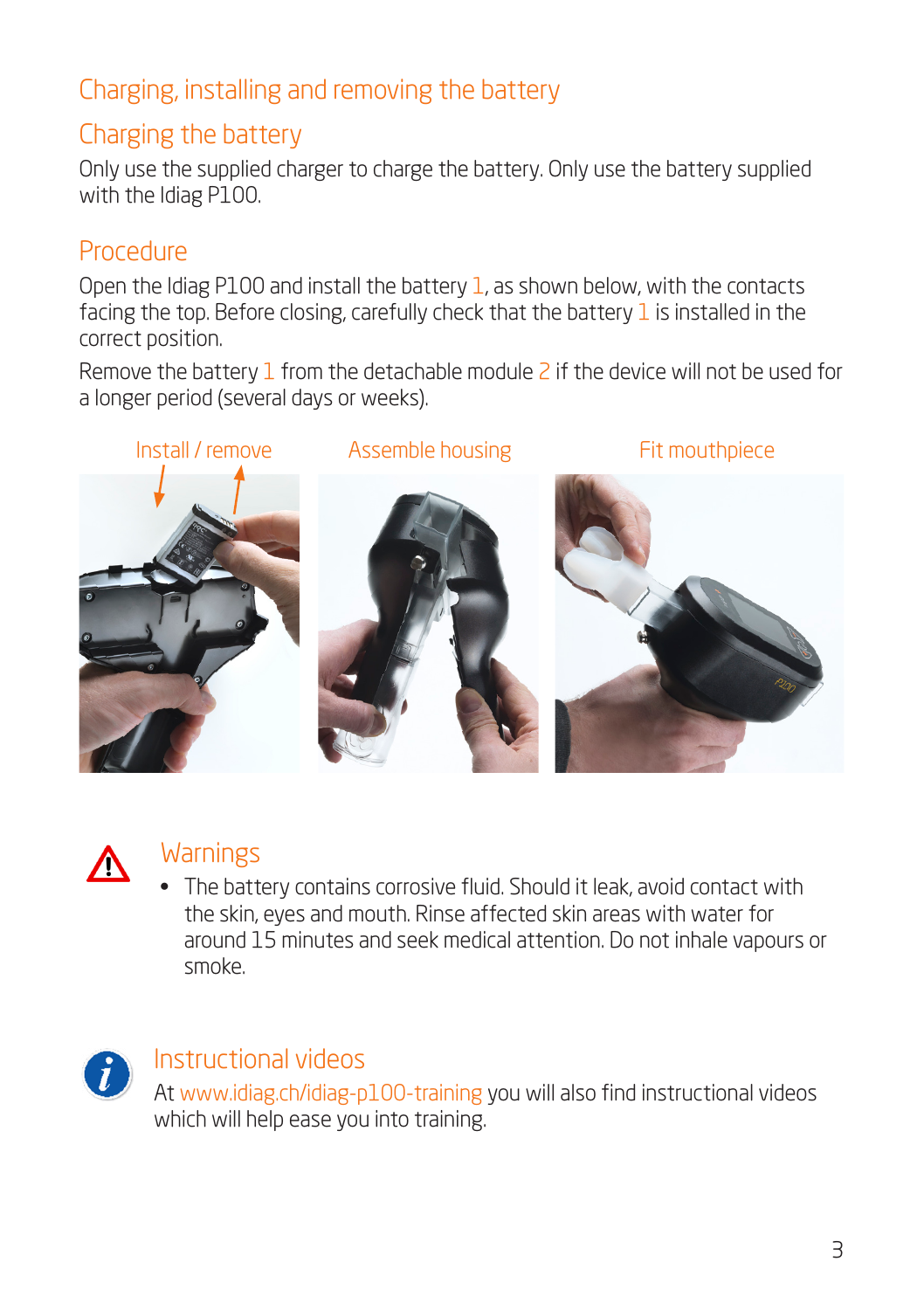#### Turning the device On/Off



On/Off button

Press the On/Off button for at least one second to turn the Idiag P100 on and off.

When turning the device on and off, hold it as still as possible or place it on a firm surface.

## General commands

- **Back to previous screen**
- V Navigate downwards on the current screen
- A Navigate upwards on the current screen
- Open loudspeaker settings



**EX** Training settings

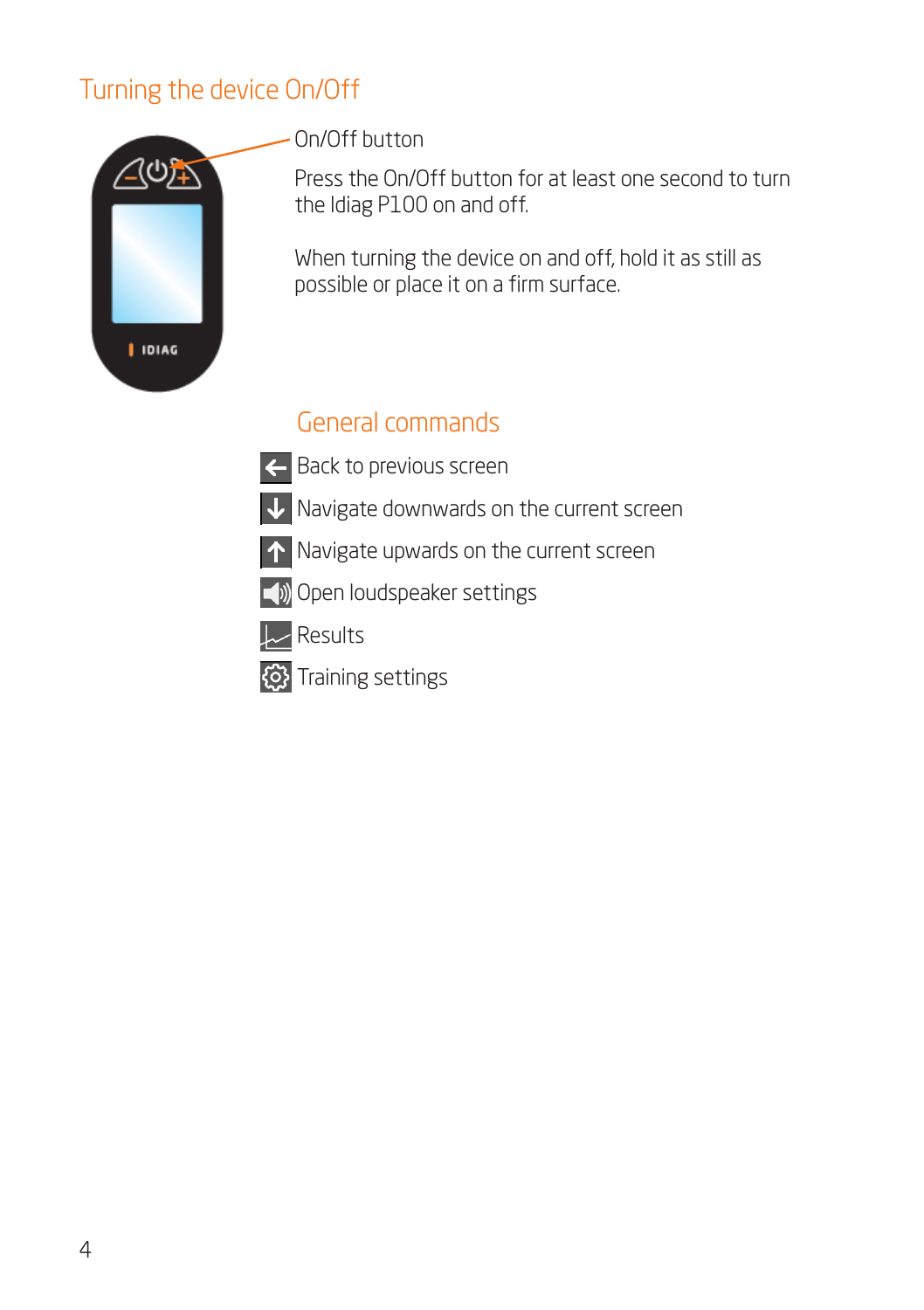# Starting training

Two functions appear when the device is turned on for the first time:

- Free mode: This allows you to immediately commence free training. This mode offers free respiratory training with CO2 regulation, but without individual training settings.
- QR Code to download the Idiag P100-sport app: This allows you to activate additional modes and set your individual training parameters.

You can find the Idiag P100sport App in the App Store or in the Google Play Store.



After downloading the app, the following additional training modes

- strength
- endurance

are permanently activated on your device. Further additional training modes can be purchased via the app.

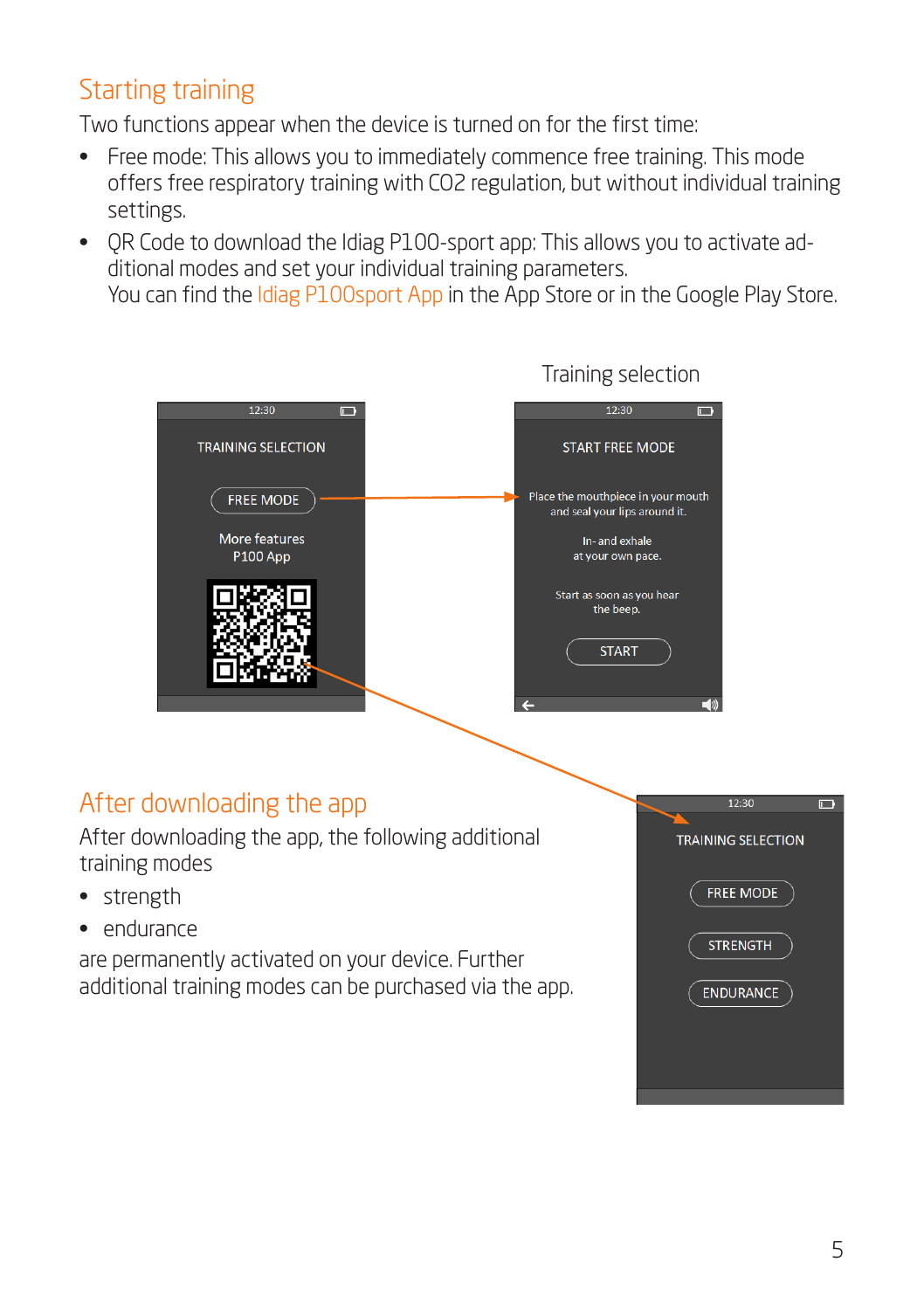# 2. PERSONAL TRAINING SETTINGS

#### Assessment test and manual adjustment of the training settings

Before TRAINING FOR THE FIRST TIME an automatic ASSESSMENT TEST is performed.

The Idiag P100 uses this ASSESSMENT TEST to automatically determine your individual training settings. Follow the menu instructions to do this.

The parameters for the various training modes can also be manually adjusted. To do this, proceed as follows:

## Training settings for strength training



## Training settings for endurance training

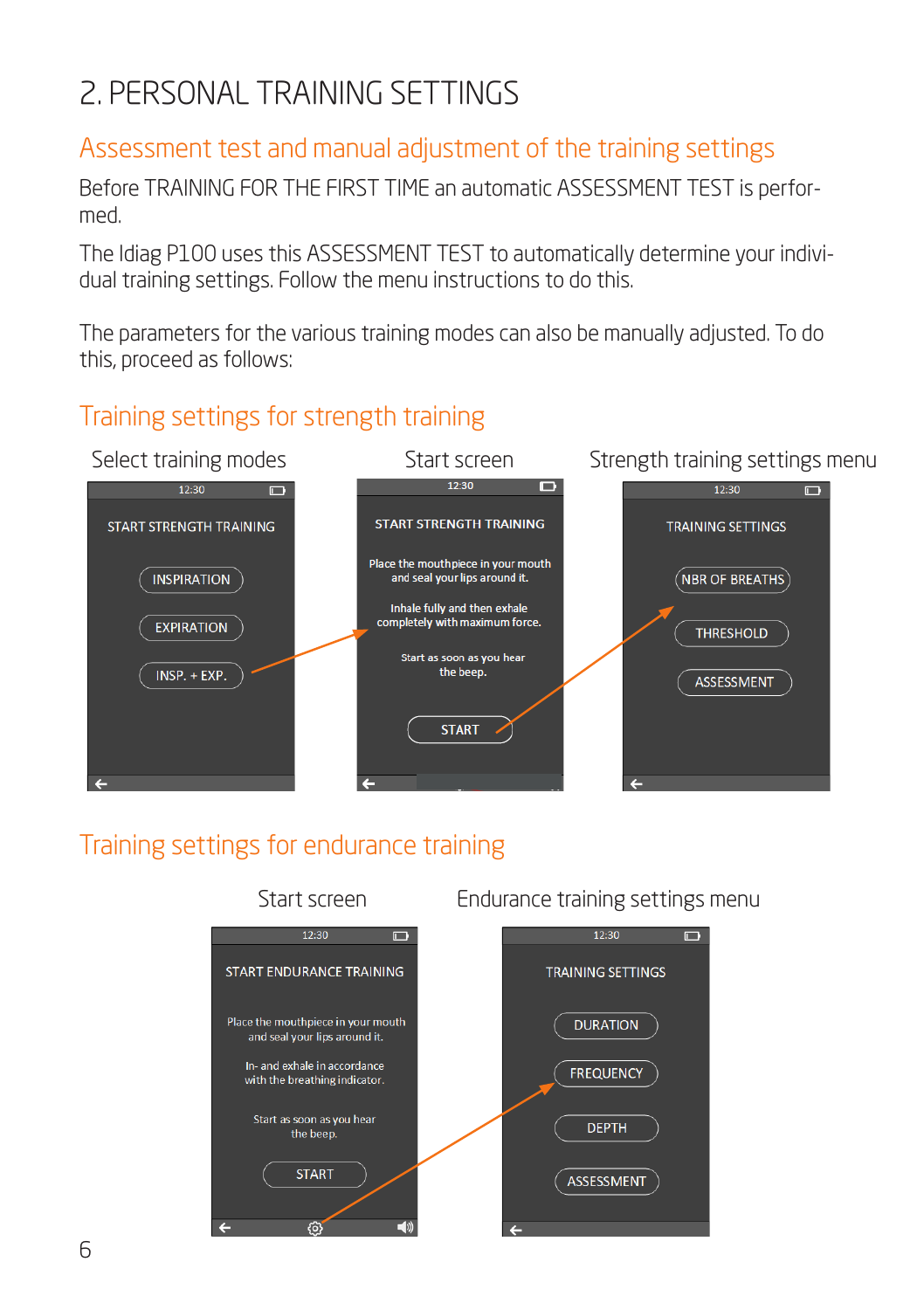# 3. TRAINING - VISUAL FEEDBACK DURING TRAINING

## Endurance - breathing depth and breathing frequency

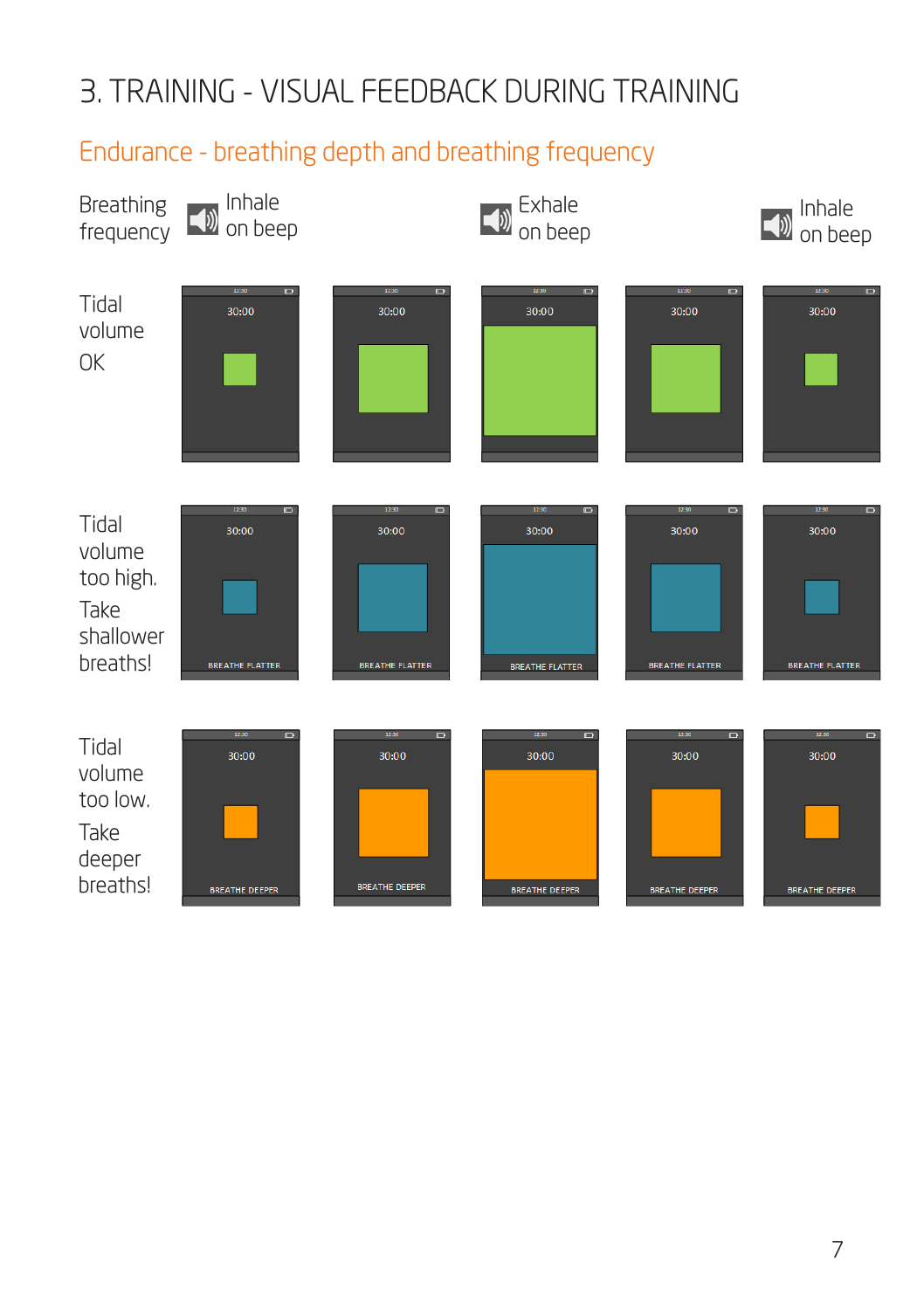#### Strength - threshold value



For additional respiratory feedback please download the Idiag P100sport App and follow the instructions in the app.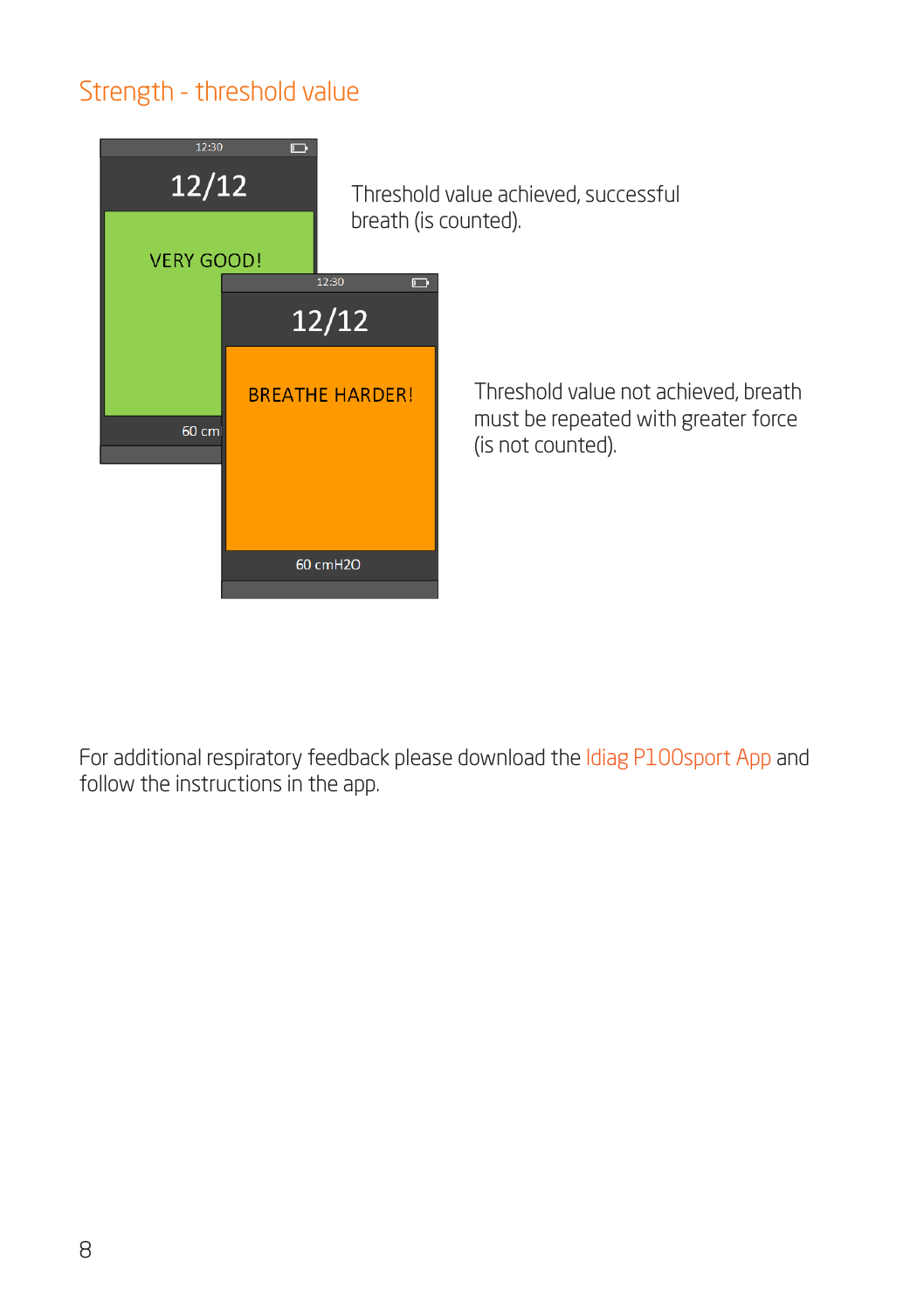# Scheduling training



#### Pausing training

Press the On/Off button for at least 1s to pause training and e.g. adjust the training period, depth of breathing or breathing frequency settings.

# 4. AFTER TRAINING

You can view your results when you have finished training:

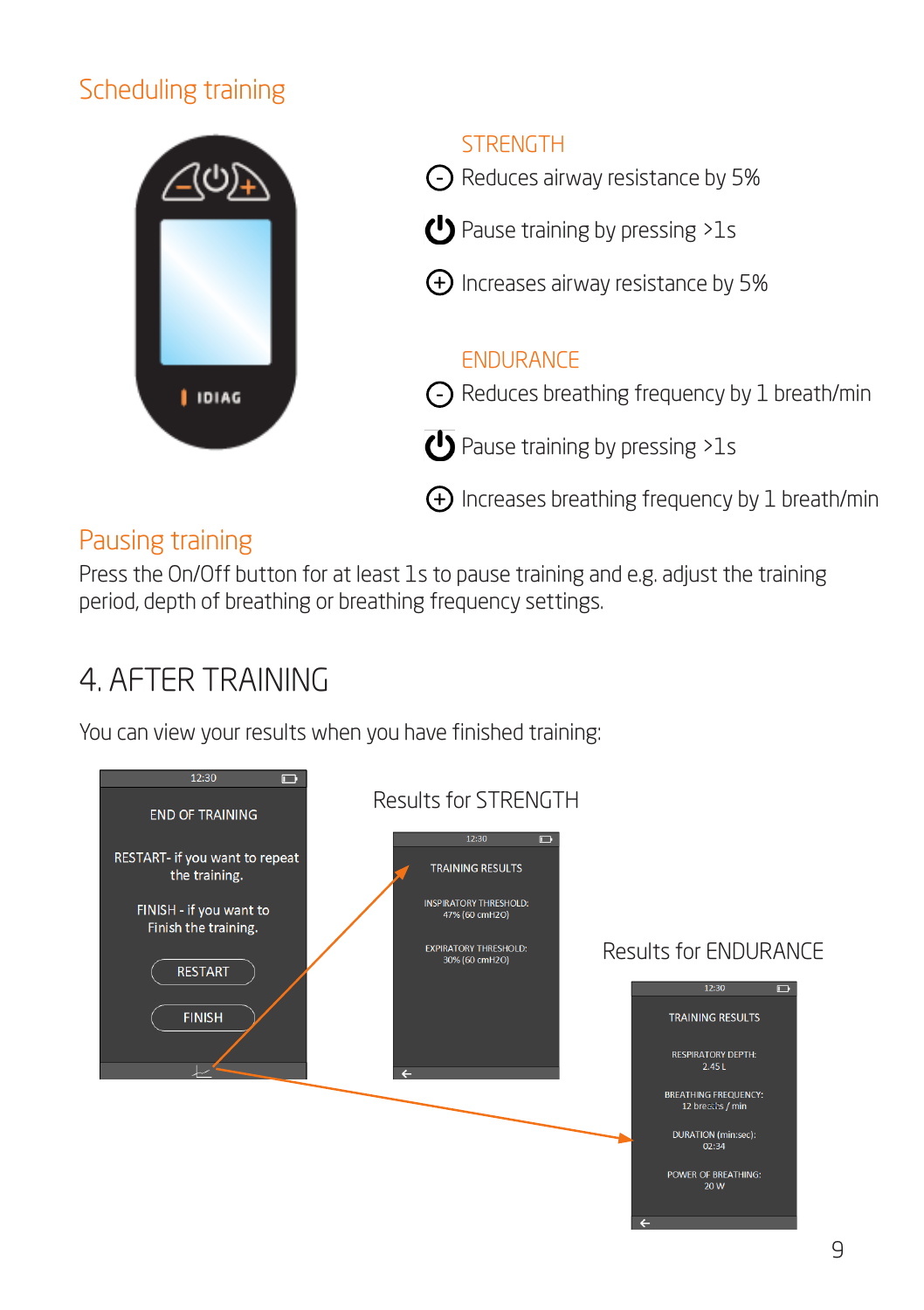# 5. CLEANING AND MAINTENANCE

# **Cleaning**

The following information only provides a brief overview of cleaning and handling your Idiag P100. You can find more detailed information in the Idiag P100 User Manual (page 24).

| Situation                  | Base module / Detachable<br>module                                                                                                       | Mouthpiece / Air guide /<br>Breathing bag                                                                                                                                                                                   |
|----------------------------|------------------------------------------------------------------------------------------------------------------------------------------|-----------------------------------------------------------------------------------------------------------------------------------------------------------------------------------------------------------------------------|
|                            |                                                                                                                                          |                                                                                                                                                                                                                             |
|                            |                                                                                                                                          | Do not insert any solid objects such<br>as brushes, cloths or even your<br>fingers when cleaning the device.<br>These may damage the sensors<br>and mechanism.                                                              |
| Comments<br>on cleaning    | Cleaning:<br>Use a wetted cloth to wipe the<br>surface.<br>Disinfection:<br>Wipe the surface using a dis-<br>infectant.<br>(do not boil) | Cleaning:<br>Rinse off/out by hand using water.<br>Disinfection:<br>Soak in bath of chemical disinfec-<br>tant.<br>You can find more detailed informa-<br>tion in the Idiag P100 User Manual<br>(page 25).<br>(do not boil) |
| Before first<br>use        |                                                                                                                                          | Clean and disinfect                                                                                                                                                                                                         |
| After each<br>use          | Clean as necessary                                                                                                                       | Clean                                                                                                                                                                                                                       |
| Before<br>changing<br>user | Clean, disinfect if necessary.                                                                                                           | The air-guide parts are not inten-<br>ded for use by different users!                                                                                                                                                       |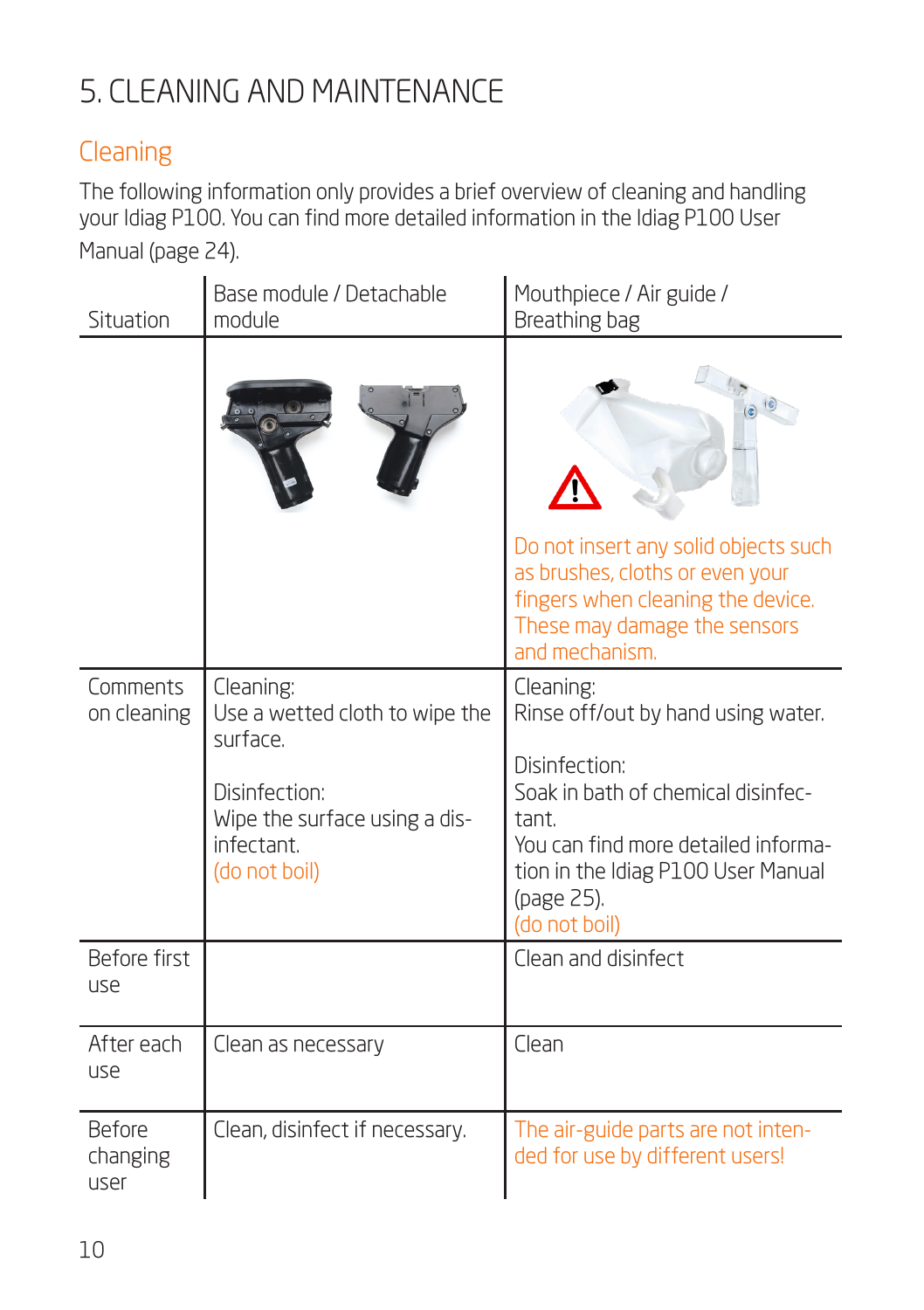#### **Storage**

- Store the dry air-guiding parts and breathing bag in a clean, dust-free environment.
- Disinfected/sterilised parts must be completely dry.
- Remove the battery before storing.

#### Important safety instructions

- In rare instances training may cause dizziness, shortness of breath, headaches, nausea or vestibular disorders. In such cases training must be stopped immediately. Consult a healthcare professional.
- The minimum separation between electric devices with a life-preserving function (e.g. heart pacemakers) and the Idiag P100 is 5 centimetres.
- Responsibility for using the Idiag P100 lies solely with the user or his healthcare professional. Idiag assumes no responsibility for the consequences of use and shall not be held liable for any damages whatsoever.
- This document only provides a summary of the instructions for use. For more detailed information please read the Idiag P100 User Manual which you can download from the following address: [www.idiag.ch/idiag-p100-training](http://www.idiag.ch/idiag-p100-training)

#### Determining the size of the breathing bag

| <b>Breathing</b><br>bag size | Height - female (cm) | Height - male (cm) |
|------------------------------|----------------------|--------------------|
| XS                           | < 135                | < 120              |
|                              | 135 - 160            | 120 - 145          |
| Μ                            | 160 - 185            | 145 - 180          |
|                              | 185 - 200            | 180 - 200          |
| ΧL                           | > 200                | > 200              |